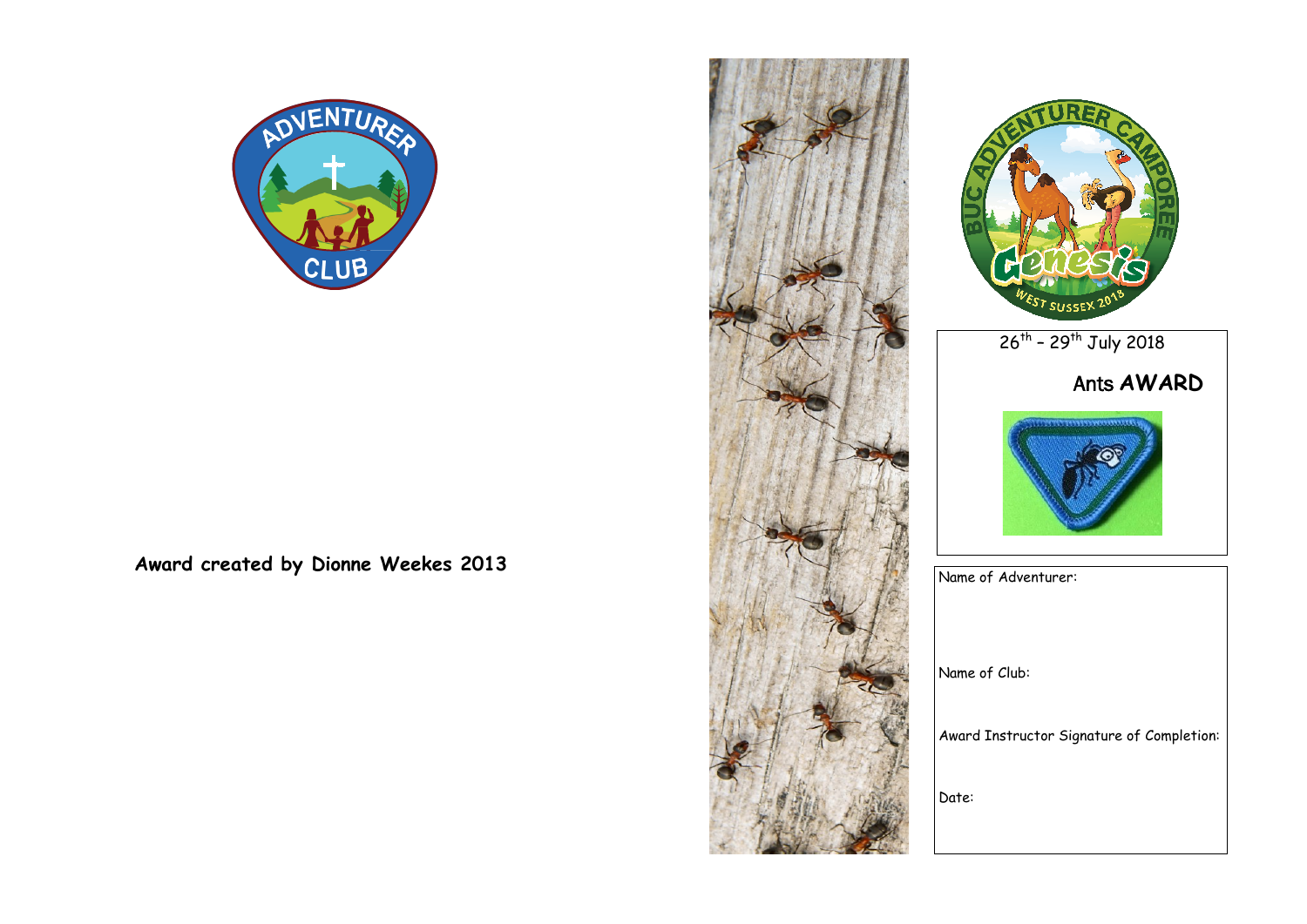# Introduction to the Ants Adventurer Award

*Welcome to the workbook for this relatively new Adventurer Award for the BUC Adventurer Camporee 2018.*

*On the next page you will find the requirements and some creative helps at the end for you to complete the Award. Of course you may complete it back in your clubs, but this booklet gives you the chance to keep all your work together in one piece.*

*Cut the cupped end of one spoon off leaving a short neck. Glue the cupped part onto the end of another spoon so that the end of that spoon is in the middle of the cupped part as shown in the diagram. (Note: You don't have to cut the end off the spoon. You can just glue the two spoons together if the spoons pretty straight.)*

*To make the middle part of the ant thicker you can use the handle of the spoon you cut in half. Cut the handle to fit in the middle of the ant and glue it on.*

*Use three pipe cleaners to make the legs winding them around the middle of the ant. Then wind another pipe cleaner in between the legs to make the middle part thicker. Tip: If you are making this craft with preschool children, bend the ends of the Chenille stems back with pliers so that they aren't sharp.*

*To finish glue on googly eyes. (If you have preschool children, you can draw on the eyes with a black Sharpie marker instead of using the googly eyes.)*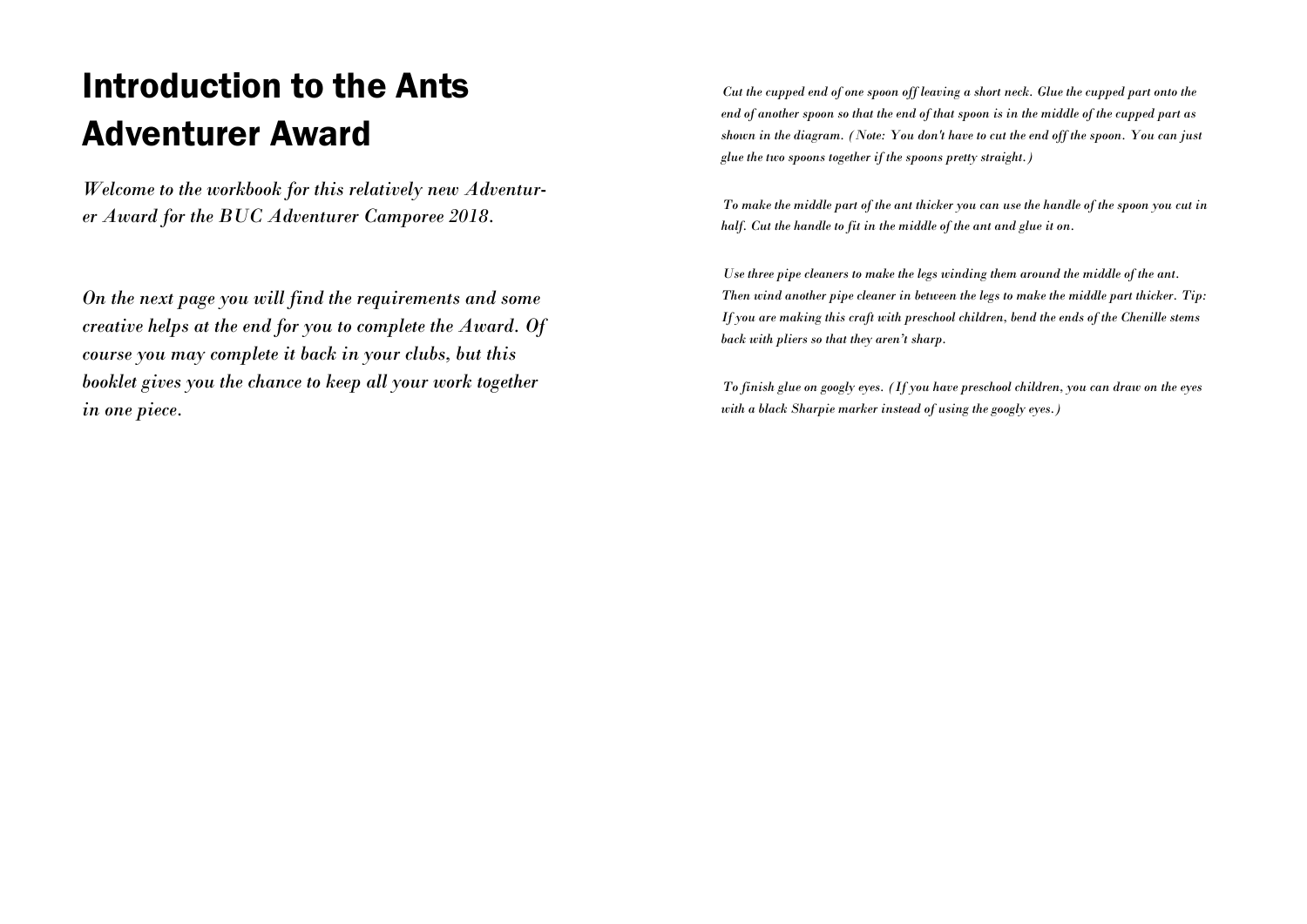## **How to Make a Plastic Spoon Ant:**



### *What you will need:*

*Black or Red Plastic Spoons*

*Black or Red Pipe Cleaners*

*Low Temp Mini Glue Gun*

*Scissors*

*Wiggle Eyes*

## Requirements

- *1. What is an ant?*
- *2a. What does the Bible say about ants in Proverbs 30:24-25?*
- *2b. Learn and explain Proverbs 6:6*
- *3. How do ants communicate?*
- *4. Name four main body parts of the ant.*
- *5a. What do ants use their jaws to do?*
- *5b. Why do ants have "hooked claws"?*
- *6a. Observe a group of ants in its colony and keep a log of their activity for 10 minutes.*
- *6b. Discuss and list ten things you have learnt and/or observed from ants. Draw a line to match the lessons learnt.*
- *7. Make an ant craft*
- *8. Learn and sing the ant song "the ants go marching ....."*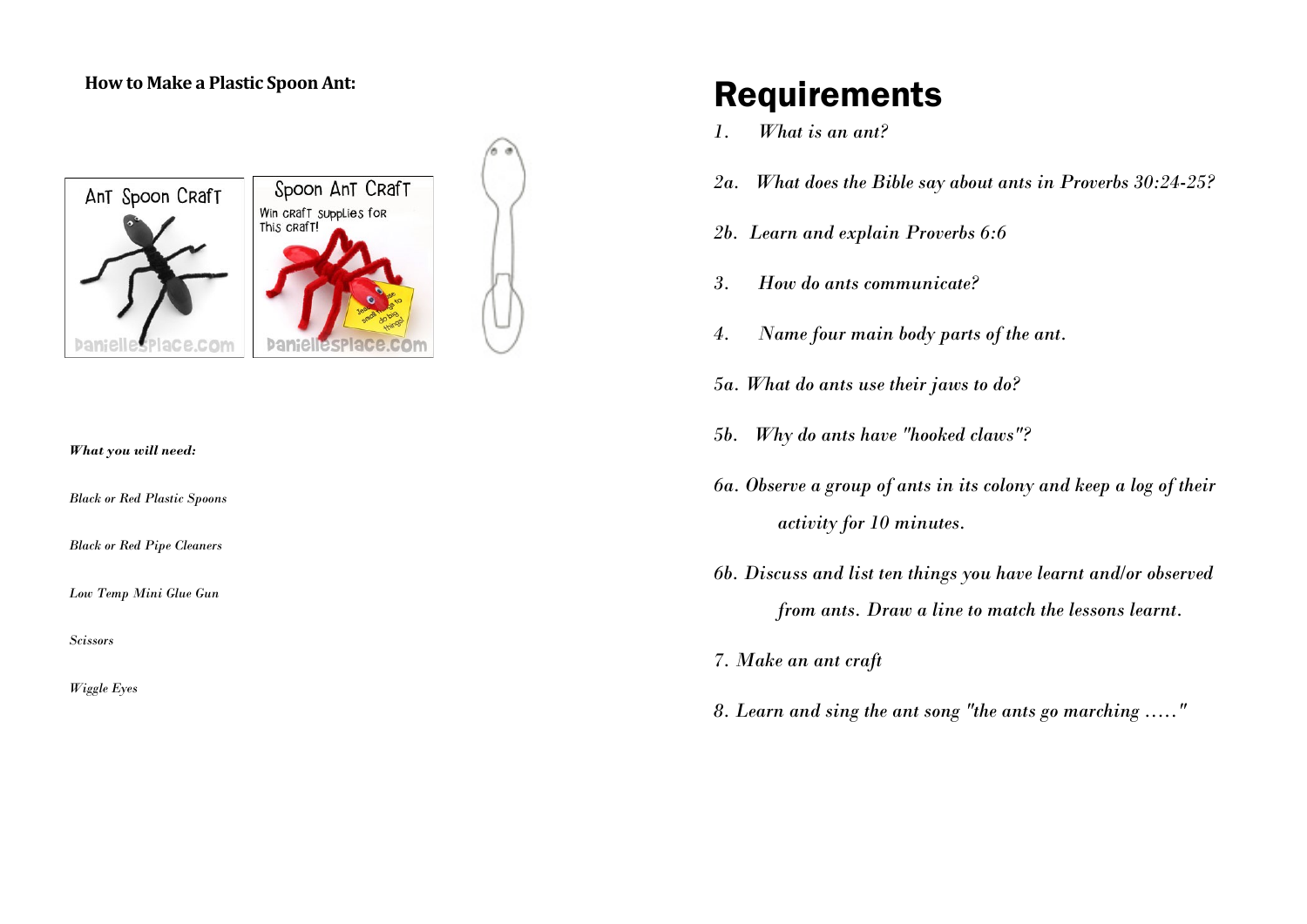*1. What is an ant?*

*Ants are \_\_\_\_\_\_\_\_\_\_\_\_\_\_\_\_\_\_\_\_\_ \_\_\_\_\_\_\_\_\_\_\_\_\_\_\_\_\_\_\_\_ known for work-*

*\_\_\_\_\_\_\_\_\_\_\_\_\_\_\_\_\_\_\_\_\_\_.* 

*ing\_\_\_\_\_\_\_\_\_\_\_\_\_\_\_\_\_ and being* 

*strong social hard insects*

*2a. What does the Bible say about ants in Proverbs 30:24- 25?* 

| <i>There are</i> | things which are little on                          |     |
|------------------|-----------------------------------------------------|-----|
| <i>the</i>       | $\Box$ , But they are exceedingly                   |     |
|                  | $:25$ The                                           | are |
|                  | <i>a people not</i> _____________________, Yet they |     |
|                  | their food in the                                   |     |
|                  | ; (NKJV)                                            |     |

*ants four wise summer strong prepare earth*

| <b>Observation of ants</b>                                       | <b>Pray that you will</b><br>be                                   |  |
|------------------------------------------------------------------|-------------------------------------------------------------------|--|
| 1. Ants are self-motivated                                       | 1. Adventurers that are self-                                     |  |
| 2. Ants are extremely orga-                                      | motivated                                                         |  |
| nized                                                            | 2. Adventurers that are ex-<br>tremely organized                  |  |
| 3. Ants run away fast when                                       | 3. Adventurers that run away                                      |  |
| something harmful is around                                      | fast when something harmful                                       |  |
| 4. Ants understand their gifts<br>and work within their specific | is around                                                         |  |
| abilities                                                        | 4. Adventurers that under-                                        |  |
| 5. Ants build together                                           | stand their gifts and work with-<br>in their specific abilities   |  |
| 6. Ants have single focus                                        | 5. Adventurers that build to-                                     |  |
| 7. Ants help and share with                                      | gether                                                            |  |
| others                                                           | 6. Adventurers that have sin-                                     |  |
| 8. Ants are team players                                         | gle focus in completing a task                                    |  |
| 9. Ants are hard workers                                         | 7. Adventurers that help and<br>share with others                 |  |
| 10. Ants take rest seriously                                     | 8. Adventurers that are team<br>players                           |  |
| 11. Ants prepares for the future                                 |                                                                   |  |
| 12. Ants are clean and tidy                                      | 9. Adventurers that are hard<br>workers                           |  |
|                                                                  | 10. Adventurers that take rest<br>seriously including the Sabbath |  |
|                                                                  | 11. Adventurers that are be<br>clean and tidy                     |  |
|                                                                  |                                                                   |  |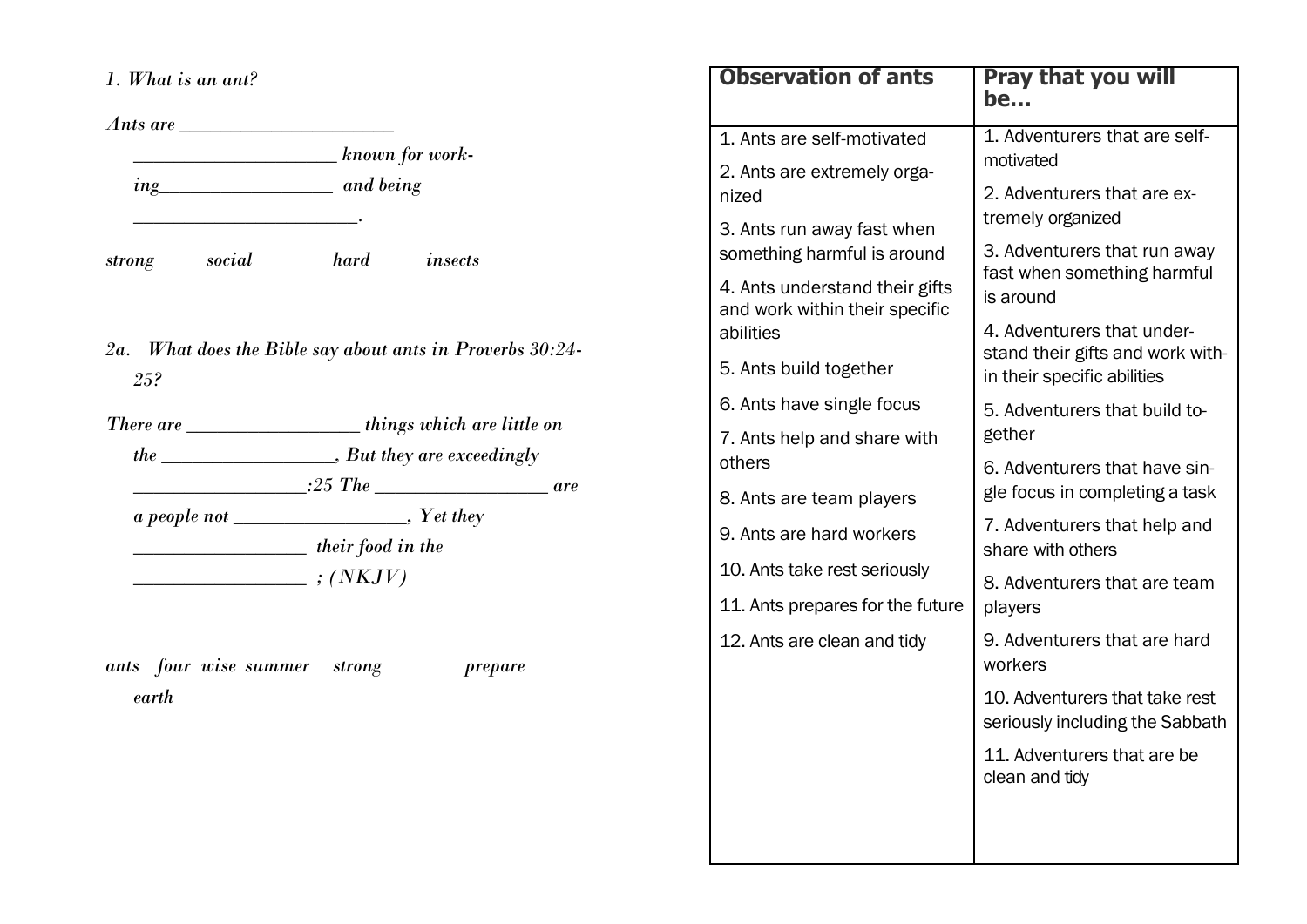#### *What is an ant?*

*Ants are social insects known for working hard and being strong.* 

*2a. What does the bible say about ants in Proverbs 30:24-25?* 

*There are four things which are little on the earth, But they are exceedingly wise:25 The ants are a people not strong, Yet they prepare their food in the summer; (NKJV)* 

 *2b. Learn and explain Proverbs 6:6-8* 

*Go to the ant, you sluggard! Consider her ways and be wise, 7 Which, having no captain, Overseer or ruler, 8 Provides her supplies in the summer, And gathers her food in the harvest*

 *3. How do ants communicate?* 

*Communication is crucial to the survival of ants. Ants communicate with each other using pheromones (scent), sounds and touch* 

*4a.What do ants use their jaws to do?* 

*The ant head has two strong jaws, (the mandibles), used to carry food, manipulate objects, construct nests, and for defence.* 

*Ants defend and attack themselves by biting and, in many species, by stinging often injecting or spraying chemicals such as formic acid.*

*4b. Why do ants have "hooked claws"?* 

*Ants have hooked claws at the end of each leg which helps them to climb and to hang onto surfaces.* 

*2b. Learn and explain Proverbs 6:6-8* 



 $and$   $\ldots$ 

*sounds touch pheromones*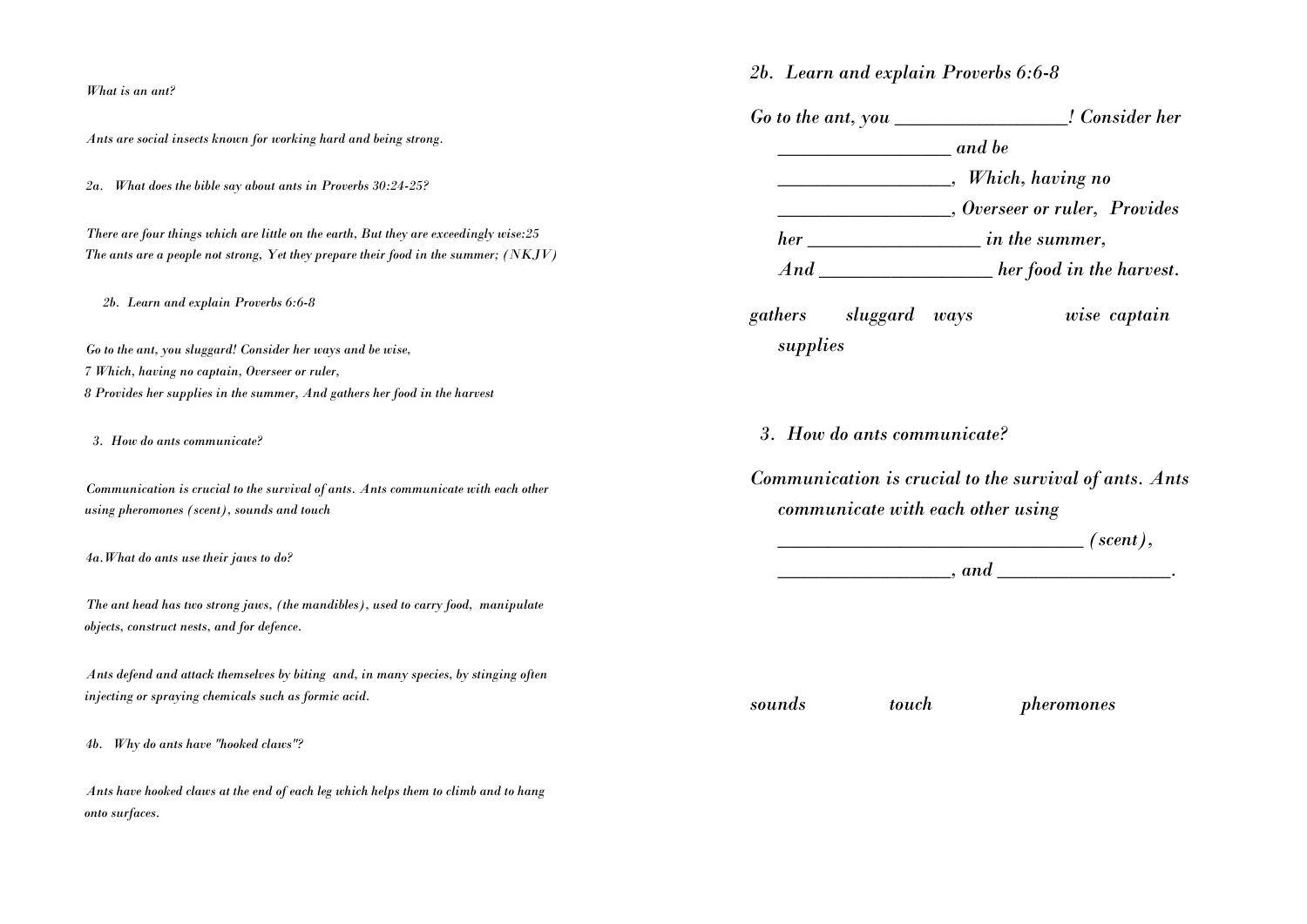**4. Name four main body parts of the ant.** *7. Make an ant craft* 



**Olvisbloodtd** 

*8. Learn and sing the ant song "the ants go marching ....."* 

*The ants go marching one by one, hurrah, hurrah The ants go marching two by two, hurrah, hurrah The ants go marching three by three, The little one stops to climb a tree And they all go marching down to the ground To get out of the rain, BOOM! BOOM! BOOM!*

*The ants go marching four by four, hurrah, hurrah The ants go marching five by five, hurrah, hurrah The ants go marching six by six, hurrah, hurrah*

*The ants go marching seven by seven, hurrah, hurrah The ants go marching eight by eight, hurrah, hurrah* 

*The ants go marching nine by nine, hurrah, hurrah*

*The ants go marching ten by ten, hurrah, hurrah The little one stops to say "The End", And they all go marching down to the ground To get out of the rain*

## *BOOM! BOOM! BOOM!*

*BOOM! BOOM! BOOM!*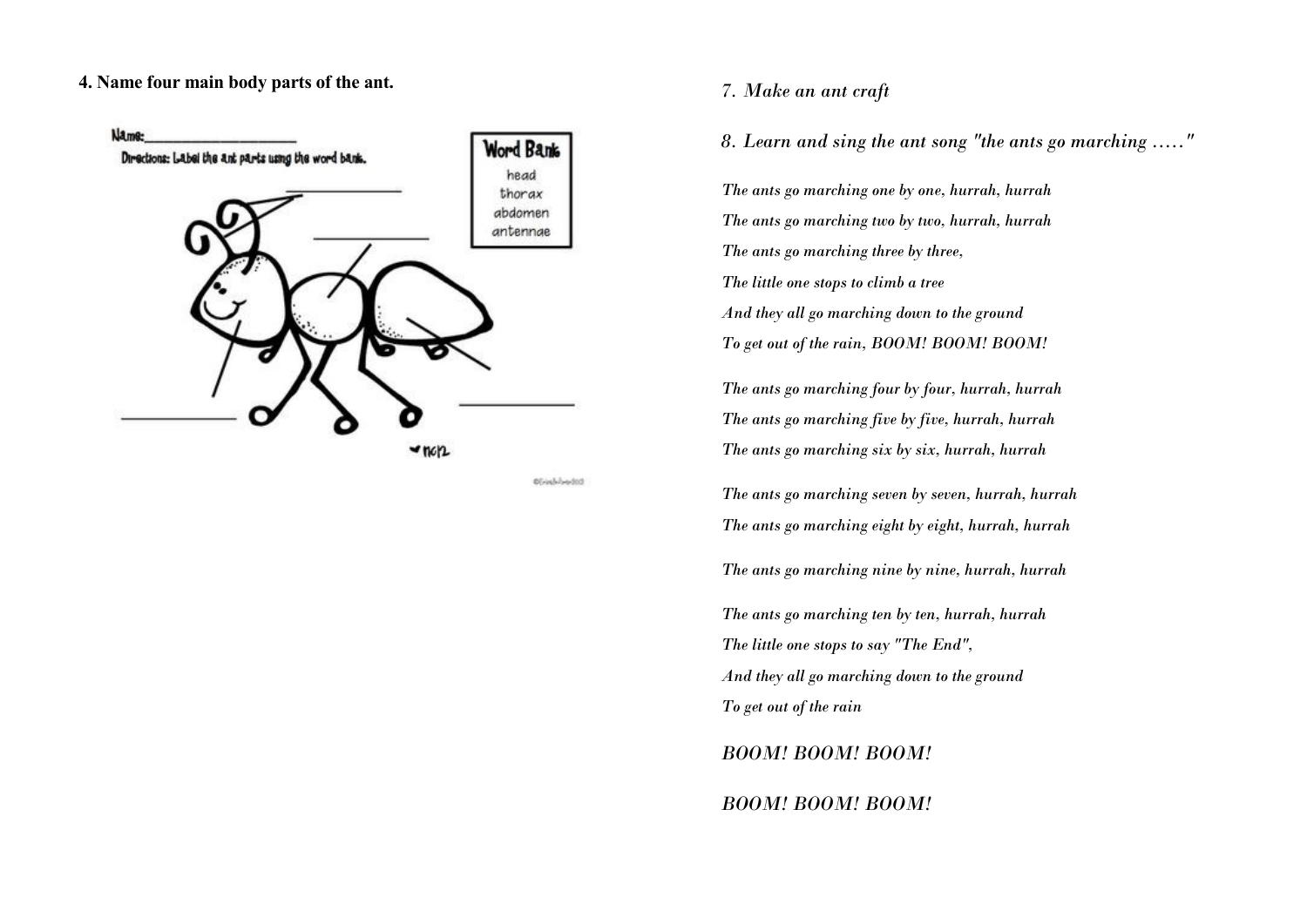| Ants have single focus             | Adventurers that<br>are extremely<br>organized                                                 |
|------------------------------------|------------------------------------------------------------------------------------------------|
| Ants help and share<br>with others | Adventurers that<br>are self-motivated                                                         |
| Ants are team players              | Adventurers that<br>help and share<br>with others                                              |
| Ants are hard workers              | Adventurers that<br>understand their<br>gifts and work<br>within their spe-<br>cific abilities |
| Ants take rest seriously           | Adventurers that<br>are team players                                                           |
| Ants are clean and tidy            | Adventurers that<br>run away fast<br>when something<br>harmful is around                       |